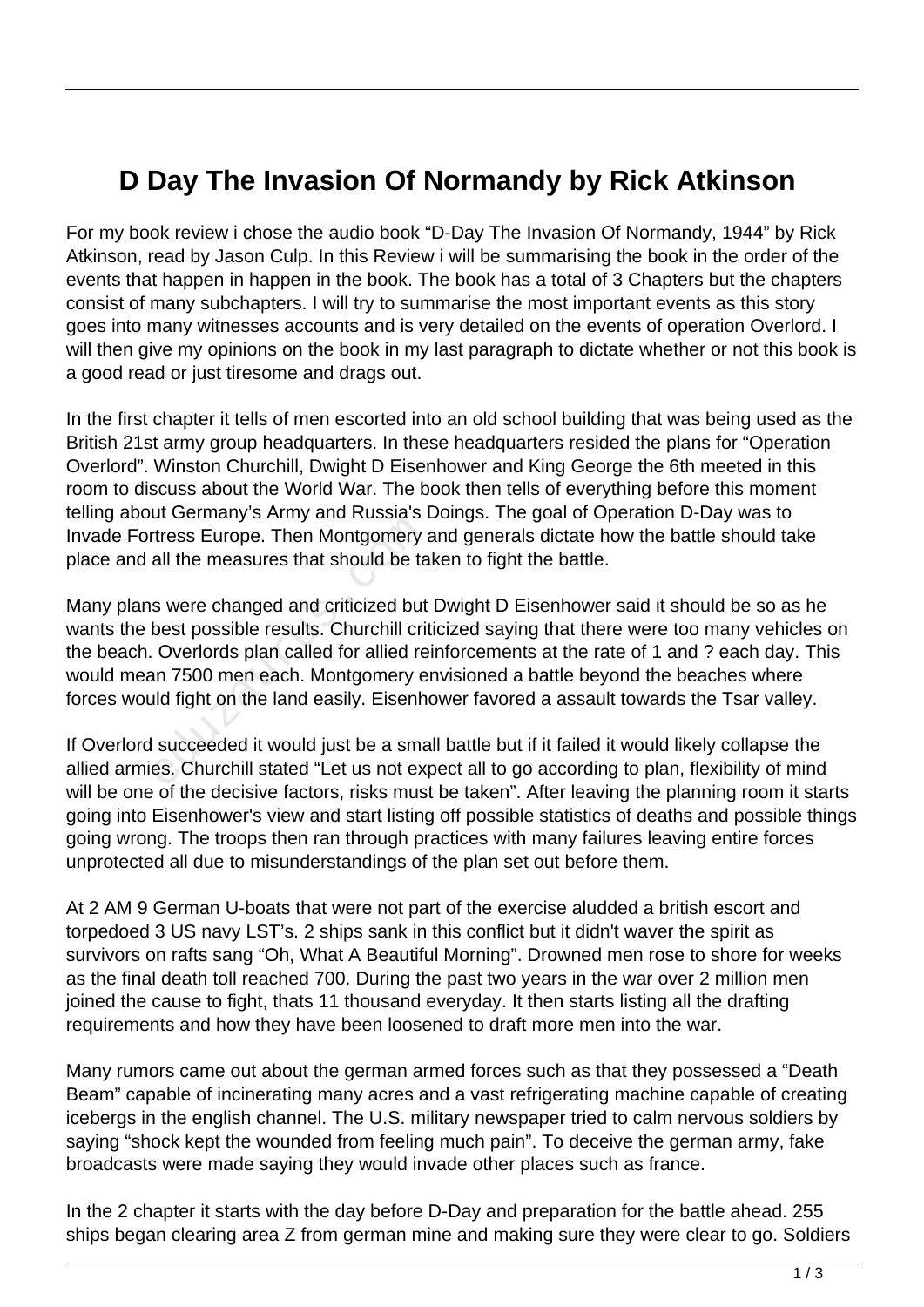primed grenades, sharpened their knives, and field stripped their weapons in preparation. Sailors changed their flags to show their battle flags and cleared tables to turn into operating tables. Troops blacked their faces with soot and shaved their heads. It then gets to the day of the battle, June 6th 1944. 800 airplanes ferried 800,000 troops into battle. Paratroopers jumped from planes as gunfire was let out.

Operation Albany was the U.S. 101 airborne mission was supposed to take control of 4 elevated roadways leading to Utah beach. 6 thousand jumpers from the 101 airborne barely 1 thousand landed near or on the H hour objectives. Most of the ones who didn't make it to the objective would be killed or captured. Paratroopers and germans exchanged gunfire in the belfreight or around the confessional. 5 hours after jumping into normandy paratroopers lined the beach ridge waiting for 12 convoys carrying the 32 thousand troops in force U to come. By dawn 816 planes and 100 gliders had dropped over 13 thousand GI's onto the land.only 21 planes had been shot down which is much less than chapter one had predicted.

With this spot landing came difficulty as only 1 out of 6 regiments landed where they intended to. 2 brigades were to take over Overlords left flank by building bridges over the river Orne and its canal. Major Howard learned that half of his command captured the Orne river Bridge. During a raid on the easternmost beach a battalion commander said "I went in with 150 and came out with only 65 on their feet". Less than half of the 4800 british troops in france were able to actually fight.

The Allies used 3 dozen balloons with radar reflectors to simulate approaching ships to deceive the Germans. They also dumped metal confetti to mimic the electronic signature of bombers. Minesweepers came close shore to clear an opening for 140 warships to dock and open fire. At 5:36 AM an order was sent to commence battery bombardment. 800 naval guns opened fire at this order. A french admiral states "it is a terrible thing to have to fire on our homeland, but i want you to do it this day". Roosevelt went with the 12th infantry to see what the other forces looked like for himself and upon arrival he says to the men "how do you boys like the beach?". Major Howard learned that half of h<br>ne easternmost beach a battalion<br>5 on their feet". Less than half of t<br>ht.<br>used 3 dozen balloons with radar<br>nns. They also dumped metal conf<br>pers came close shore to clear an<br>n order was

Artillery men found it hard to load and fire their guns as the sea was rising too high. On the right side of the invasion zone german gunners killed almost everything that was on "Beach Dog Green"; They were leaderless and unable to fight back. During this part of the book it tells of the soldiers losing their will and some crying in the sand. Some of the soldiers began sticking sand to their insignias to confuse German snipers of whether or not they were german. By 8:30 AM the Omaha event was stalled as they were losing men too fast. The book then goes into the events at Juno and Gold and afterwards tells of a few points of view. The Allies eventually did overtake the German forces and successfully won the battle of the D-Day invasion

The Epilogue is the events of everything after operation Overlord. After the D-Day invasion we seized over 100 thousand square miles of Germany and Austria. In a school house in france a German general signed a document of unconditional surrender. VE day (Victory in Europe) is tuesday May 8. The Germans surrendered in a school house in russia. Countries around the world celebrated the complete surrender of germany. Japan signed surrender documents after Germany on september 2 1945. WWII had lasted more than six years but was concluded with the signing of these documents of surrender.

Now onto the review of D-Day by Rick Atkinson. This book had me interested the entire time i was reading. I would most certainly recommend this to anyone who has a interest in history as it